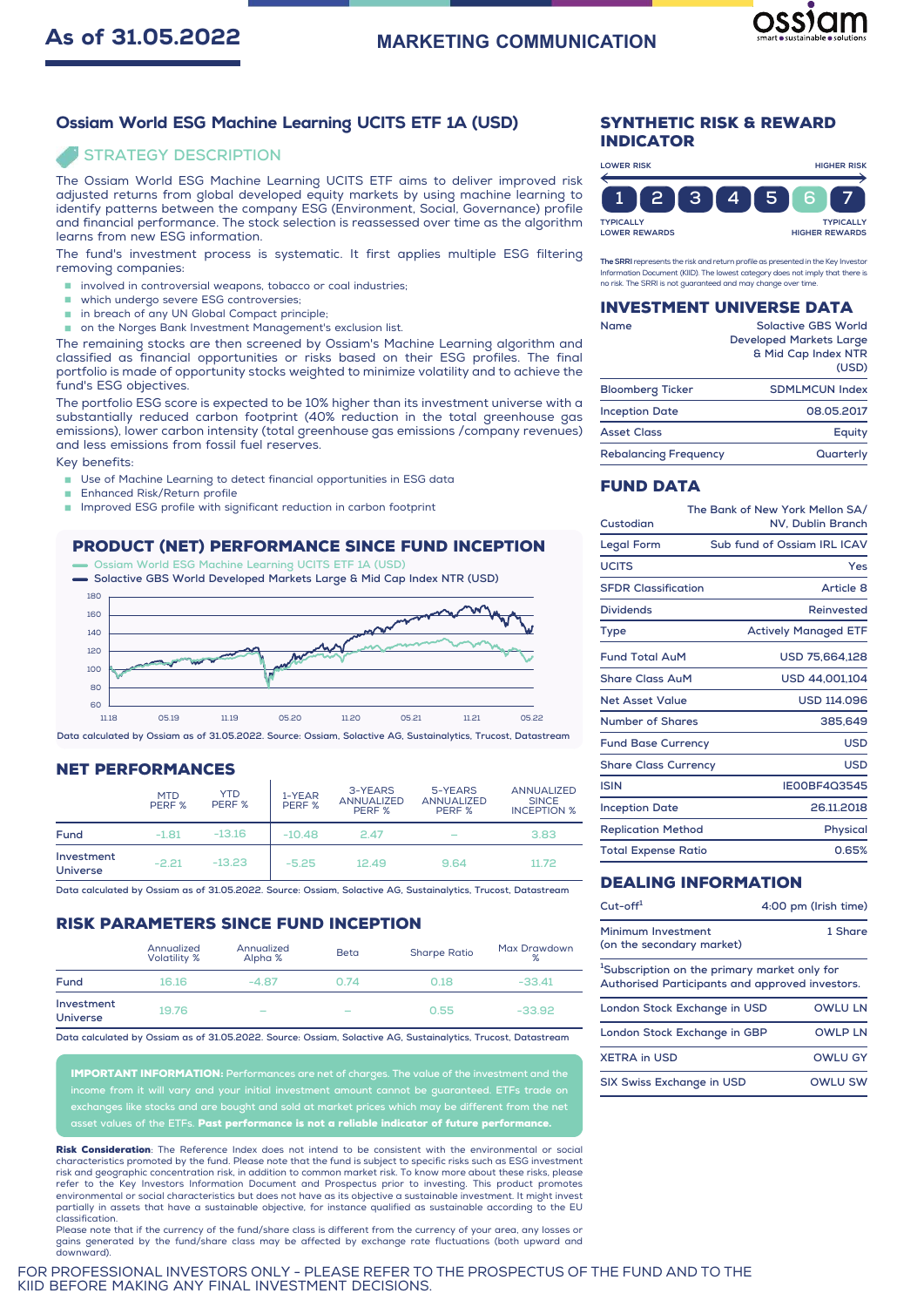SECTOR ALLOCATION 25  $20$ 15 10 5  $\Omega$ MT CS CD FN HC ID OT RE CM IT UL EN � **Ossiam World ESG Machine Learning UCITS ETF 1A (USD)** � **Solactive GBS World Developed Markets Large & Mid Cap Index NTR (USD)** MT:Materials • CS:ConsumerStaples •CD: ConsumerDiscretionary •FN:Financials •HC:HealthCare•ID: Industrials •EN:Energy • RE: Real Estate • CM: Communication Services • IT: Information Technology • UL: Utilities

**Data calculated by Ossiam as of 31.05.2022. Source: Ossiam, Solactive AG, Sustainalytics, Trucost, Datastream**

### TOP 10 HOLDINGS OF THE INDEX (%)

|                                     | Ossiam World<br><b>ESG Machine</b><br><b>Learning UCITS</b><br><b>FTF</b> | Solactive GBS World<br>Developed Markets Large<br>& Mid Cap Index NTR |
|-------------------------------------|---------------------------------------------------------------------------|-----------------------------------------------------------------------|
| GILEAD SCIENCES INC.                | 3.25                                                                      | 0.15                                                                  |
| ELECTRONIC ARTS INC.                | 2.58                                                                      | 0.07                                                                  |
| SINGAPORE TELECOMMUNICATIONS        | 2.23                                                                      | 0.03                                                                  |
| <b>REGENERON PHARMACEUTICALS</b>    | 2.21                                                                      | 0.13                                                                  |
| NORTONLIFELOCK INC.                 | 2.19                                                                      | 0.03                                                                  |
| <b>TAKE-TWO INTERACTIVE SOFTWRE</b> | 2.07                                                                      | 0.03                                                                  |
| <b>GIVAUDAN-REG</b>                 | 2.05                                                                      | 0.06                                                                  |
| <b>BECTON DICKINSON AND CO</b>      | 2.00                                                                      | 0.14                                                                  |
| <b>RECKITT BENCKISER GROUP PLC</b>  | 1.99                                                                      | 0.10                                                                  |
| <b>ELISA OYJ</b>                    | 1.92                                                                      | 0.02                                                                  |

**Data calculated by Ossiam as of 31.05.2022. Source: Ossiam, Solactive AG, Sustainalytics, Trucost, Datastream**

> CONTACT / INFO www.ossiam.com mail : info@ossiam.com TEL +33 1 84 79 42 70 36 rue Brunel 75017 PARIS - FRANCE

> > ossiam

**This document is a document of a commercial nature and not a document of a regulatory nature.**

**ESG Investing Methodological Limits** : By using ESG criteria in the investment policy, the relevant Fund's objective would in particular be to better manage sustainability risk. ESG<br>criteria may be generated using the Del change over time or vary depending on the sector or industry in which the relevant issuer operates. Applying ESG criteria to the investment process may lead the Delegated<br>Investment Manager to invest in or exclude securiti incomplete, inaccurate, or unavailable from time to time. As a result, there is a risk that the Delegated Investment Manager may incorrectly assess a security or issuer, resulting in the incorrect direct or indirect inclusion or exclusion of a security in the portfolio of a Fund.

**Sustainability Risk :** The Fund is subjectto sustainability risks as defined in the Regulation 2019/2088 (article 2(22)) by environmental, social or governance event or condition that, if it occurs, could cause an actual or a potential material negative impact on the value of the investment. More information on the framework related to the incorporation of<br>Sustainability can be found on the website of the M

The proxy voting and engagement policy is available at the following link: Proxy Voting and [Engagement](https://api.ossiam.net/front.file/Proxy%20Voting%20and%20Engagement%20Policy/EN) Policy

Ossiam IRL ICAV ("ICAV") is an umbrella fund established as an open-ended investment company under Irish law with separate liability between sub-funds and authorized by the<br>Central Bank of Ireland under number C173953. ICA administration and distribution of ICAV. Ossiam, a subsidiary of Natixis Investment Managers, is authorized by the Autorité des Marchés Financiers as Portfolio Management Company under number GP-10000016. The accuracy, completeness, or appropriateness of information from external sources is not guaranteed, although it has been compiled from<br>reliable, reputable sources. This content of this marketing. When provided in the UK, this document is distributed for information purposes only to Professional Clients or Eligible Counterparties for the purposes of the FCA Handbook and may not be relied or acted upon by any other person.

For investors in Switzerland : The fund's representative and paying agent in Switzerland is RBC Investor Services Bank S.A., Esch-sur-Alzette, Zurich Branch, Bleicherweg 7, 8027 Zurich.

The KIID in English, as well as the prospectus in English, are available free of charge on our website [www.ossiam.com](C:\Users\romane.duhot\Downloads\www.ossiam.com)

Access to the products and services described in this document may be subject to restrictions with respect to certain individuals or in certain countries. None of the products or services presented here will be provided by Ossiam to any person who is not legally authorized. The same applies for countries for which Ossiam has not applied for marketing authorization.

FOR PROFESSIONAL INVESTORS ONLY - PLEASE REFER TO THE PROSPECTUS OF THE FUND AND TO THE KIID BEFORE MAKING ANY FINAL INVESTMENT DECISIONS.